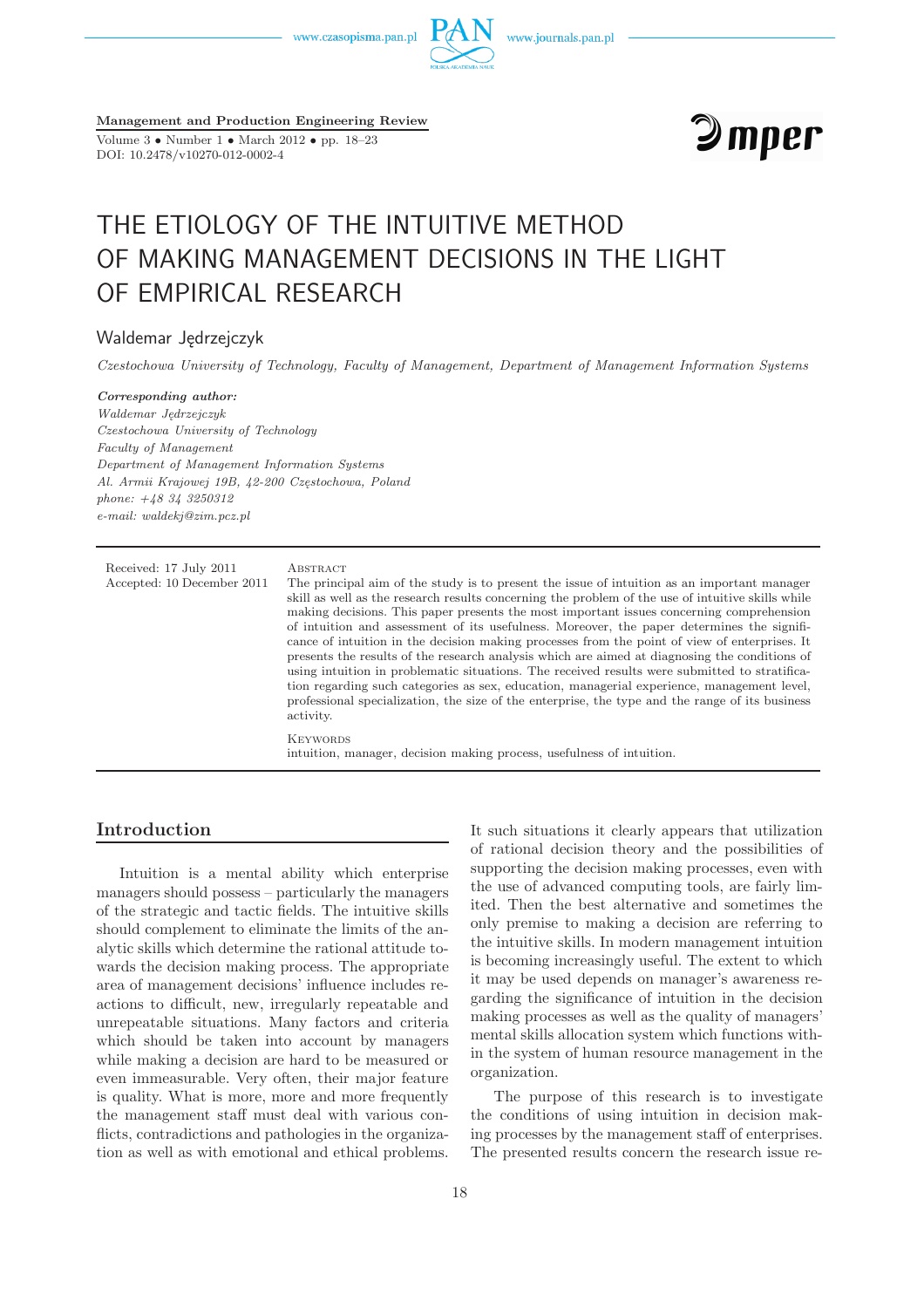

#### *Management and Production Engineering Review*

ferring to the effectiveness of the problem task solving processes in enterprises. They contribute to the specification of the determinants increasing the effectiveness and efficiency of decision making processes in enterprises. These determinants are one of the elements conditioning the optimality of the problem task solving process in the enterprise.

## **Comprehension of intuition**

Intuition is one of the human mind properties which is still not fully recognized. As A.F. Fields stated, intuition is one of the more mysterious concepts associated with the study of the human capital. These researchers unanimously declare that something really exists, but they cannot agree on just what exists or why it works the way it does [1, 2]. Therefore, there are many definitions and viewpoints on this subject. The opinions on its utilization also differ remarkably. Intuition is usually defined as a kind of revelation, feeling, the process of direct knowledge gain, getting the sense of certainty in some situation without any conscious reasoning [3]. Intuitionism is the opposite to all remaining types of cognition, especially discursive. Many tenets concerning intuition are commonly acceptable. Intuition is perceived as a rational and logical mind ability. M. Westcott redefined intuition as a rational process, stating that it is a process in which an individual reaches a conclusion on the basis of less explicit information than is ordinarily required to reach that decision [4]. Intuition is the knowledge gained without any conscious reasoning. According to M. Sinclair and N. Ashkanasy, intuition is a non-sequential information processing mode, which comprises both cognitive and affective elements and results in direct knowing without any use of conscious reasoning [5]. It is not the opposite of rationality. It is not the accidental process of guessing either. It is rather based on long-term experience and accumulated acquired knowledge. Most authors (e.g. M. Sinclair and N. Ashkanasy, M. Csikszentmihalyi, G. Klein) agree, that intuition is nothing else than experience put into practice [6–8]. Intuition is a subconscious process. N. Khatri and H.N. Alvin argued that intuition is based on a deep understanding of the situation. It is a complex phenomenon that draws from the store of knowledge in our subconsciousness and is rooted in the past experience [9]. It cannot be controlled. Solutions suggested by intuition may be merely accepted or rejected. Intuition is an unexpected process. Intuitive solution to a problem is a result of a sudden flash of thought [10–13]. Intuition, similarly to other mental processes, can be stimulated and developed. Intuition can be developed only in a conscious way. It's a domain of every human being. When one refers only to the reason, depends on their feelings or habits, intuition is suppressed. It results from a human natural inclination to follow the reason and to choose the easiest solutions [14]. Intuition is regarded as the second feature of human mind, more important than the analytical one [15]. Nevertheless, it is not independent from the ability to analyze. Both features are complementary components of an effective decision making process [16, 17].

It is possible to assess the intuitive skills of a manager using suitable research tools, such as:

- Rational Experiential Inventory Survey (REI) [18].
- Agor's Intuitive Measurement Survey (AIM) [19],
- Survey Intuitive Measurement (SIM) [20],
- Meyers-Brigs Type Indicator (MBTI) test [21],
- Keegan Type Indicator (KTI) test [22].

#### **Intuition as a manager's skill**

Many researchers have demonstrated that intuition is used regularly in the conduct of business [23, 24]. M. Tavcar stated that managerial decision making can be separated into routine, analytic and intuitive decision making. Routine decision making is performed normatively and with certain rules. Analytic decision making takes place on the grounds and is based on the knowledge to study the matter in complex circumstances. Intuitive decision making is used directly or when all other possibilities of decision making have failed [25]. In management literature it is by now widely agreed that intuition is not arbitrary or irrational, because it is based on years of practice and hands on experience, often stored in the subconsciousness. Managers have to accept this new interpretation and believe that their intuition is part of their business knowledge [26]. The need to understand and apply intuition in management exists because few decisions (especially strategic ones) in contemporary enterprises can be made on the basis of complete, precise and up-to-date information [27-31]. In the situation when the quantity data is either limited or unavailable, managers are forced to analyze the problems with the use of their intuition. It regards both the stage of problem evaluation and the stage of generating the solutions. M. Sinclair and N. Ashkanasy believed that time pressure is also another factor that influences the intuitive decisionmaking style [32]. T.A. Judge and S.P Robbins argued that decision makers use the intuitive decision making style when time is restricted [33]. According to W.H. Agor and F.R. David intuition is essential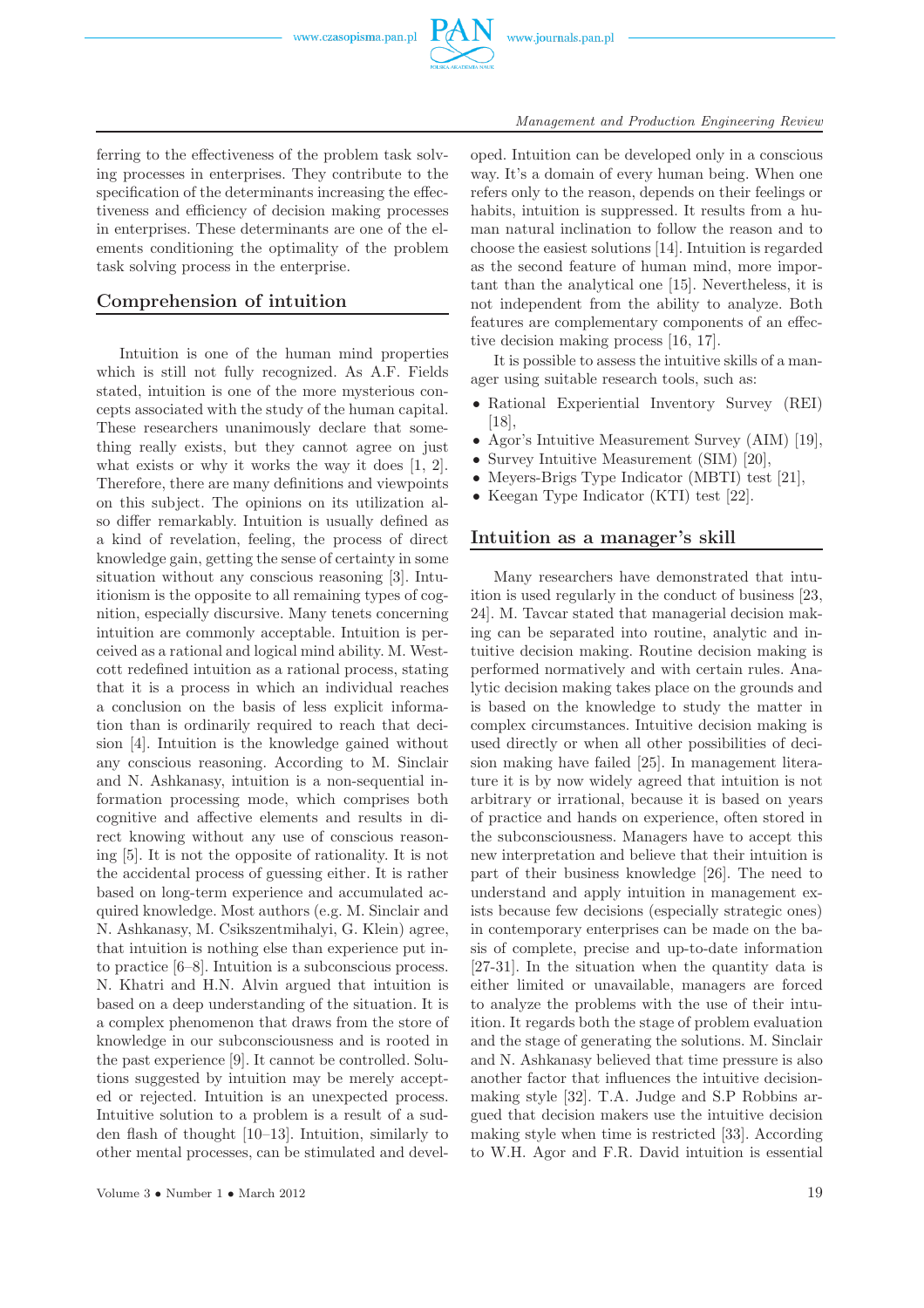#### *Management and Production Engineering Review*

to making good and right decisions, particularly for those managers who sometimes are under the conditions of high uncertainty or little precedent [34, 35]. The significance of intuition increases respectively to the management level. Top-level managers should possess more intuitive skills and be much more inclined to take advantage of it while making decisions than medium- or low-level managers.

In decision making processes intuitive skills are usually used for [36]:

- identifying and discovering problems,
- quick copying of well-studied behavior patterns,
- synthesizing partial number data and/or experiences into an integrated whole,
- testing the results of a more reasonable analysis,
- omitting the reasonable analysis and quickly reaching the satisfactory solutions.

# **Intuition in decision making processes – research population and research results**

The applied research technique was a questionnaire interview. While generating the research population it was assumed that it should utterly reflect various management and organizational categories, i.e. management level, professional specialization, enterprise's size, the type and the range of its business activity, so that it would be possible to receive a representative sample of the entire management structure at least on a micro regional scale. The research was conducted from September 2009 to March 2010. It included all-level managers in enterprises located in Silesia Province. The sample consisted of 408 managers working in 140 enterprises. A detailed description of the research population can be found in the publication "Intuitive abilities of the managing staff of enterprises" [37]. The publication also includes research results concerning the level of the management personnel's intuitive skills [38]. The results regarding the extent to which the above skills are used in decision making processes were presented in the publication entitled "Managers' intuitive skills in decision making processes in the light of empirical research" [39].

In the questionnaire, in the section concerning the conditionings of referring to intuition in decision making processes by the managing staff in enterprises, the following questions were asked:

- 1. In what circumstances do you most frequently use intuition to make a decision?
	- a) when the level of uncertainty is high;
	- b) when there are few earlier precedents;
- c) when the variables are hard to be ; scientifically predicted or the number of facts is huge;
- d) when there are several acceptable solutions and each of them has some advantages;
- e) when the time is limited and there is pressure to make a quick and correct decision;
- f) other (what?)
- 2. While making a decision using intuition, in which stage of the decision process is it most useful?
	- a) at the beginning of the decision process when it is necessary to predict and evaluate future events or available options;
	- b) at the end of the decision process when it is necessary to select and order all the available hints and information;
	- c) it is not possible to precisely indicate the decision process stage. It is determined by the kind of the problem to be solved.

The questions were created on the basis of the second part of the AIM Survey [40]. The results are presented in tables (Table 1 and Table 2). While analyzing the results it can be stated that:

- managers most frequently use intuition to make a decision when they have little time to do it and at the same time there is pressure to make the decision quickly (41%) and when there are several acceptable solutions and all of them are justified (40%). The declared circumstances suggest that managers refer to intuition when they are sure that there is no other way of solving the problem. The former circumstance concerns the time which cannot be influenced. It is only possible to take some action in order to postpone the obligation to make a decision. Then decision-makers search for solutions do not force them to make the decision quickly. The latter circumstance regards the situation in which several good acceptable solutions to the analyzed problem were selected and at the same time decision-makers don't know any (or there aren't any) other methods which would enable them to choose the best alternative;
- it happens much more rarely for managers to make intuitive decisions when there are few earlier precedents (6%) and when the variables are hard to be scientifically predicted of the number of facts is very large (13%). The low percentage of answers pointing to the above conditions suggests that managers do not usually refer to intuition if they think there are other, more rational methods of solving the problem (e.g. the method of analogy – in the former situation or the methods of artificial intelligence – in the latter situation);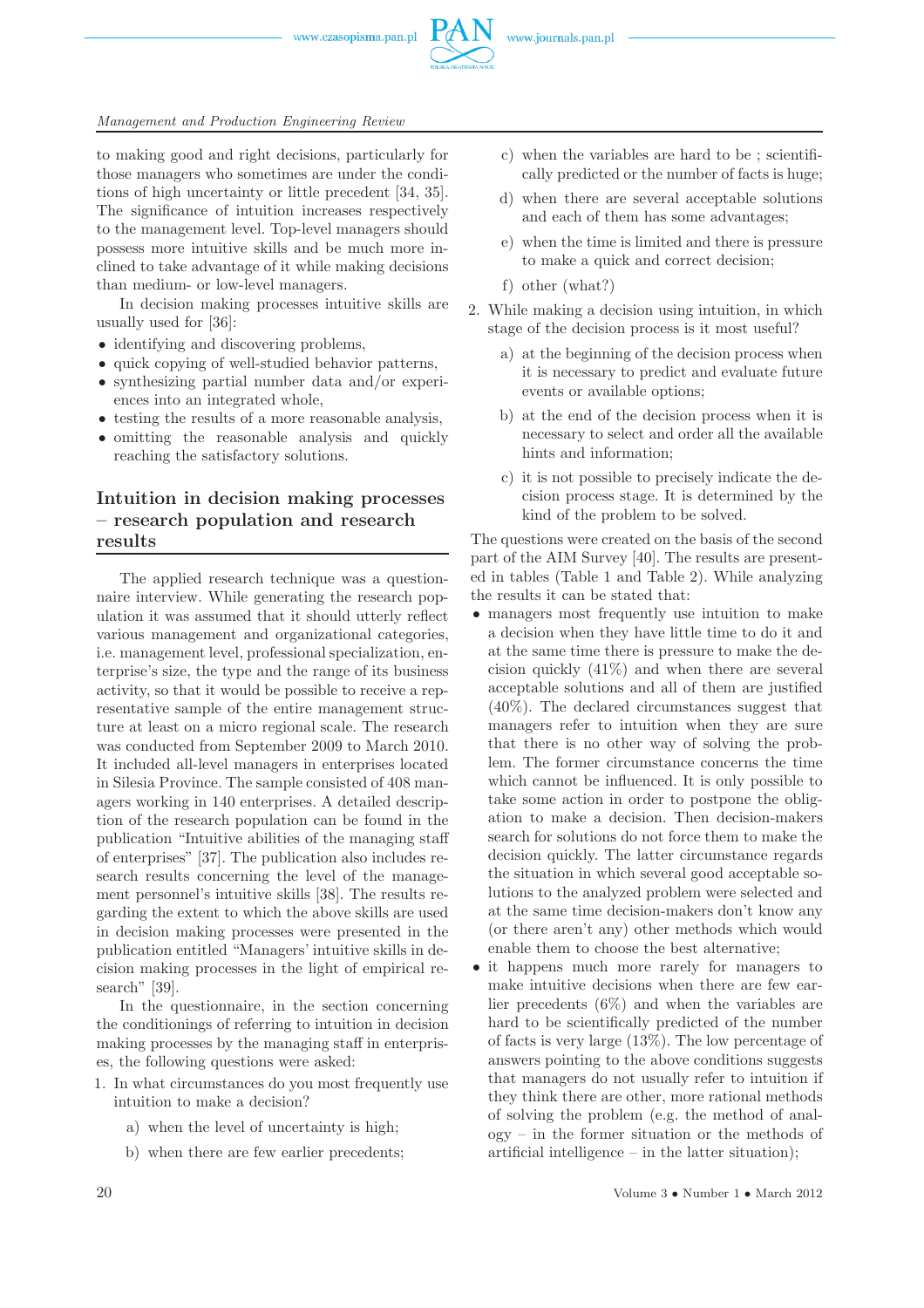



| Table 1                                                     |  |  |  |  |  |  |  |
|-------------------------------------------------------------|--|--|--|--|--|--|--|
| Percentage comparison of respondents' answers to question 1 |  |  |  |  |  |  |  |
| according to specific criteria.                             |  |  |  |  |  |  |  |

| Comparison criterion |                        |                | Percentage<br>of the |                |            |                |  |  |
|----------------------|------------------------|----------------|----------------------|----------------|------------|----------------|--|--|
|                      |                        |                | respondents          |                |            |                |  |  |
|                      |                        | a              | b                    | $\ddot{c}$     | $_{\rm d}$ | e              |  |  |
| Category             | Total                  | 22             | 6                    | 13             | 40         | 41             |  |  |
| Sex                  | Females                | 29             | 3                    | 10             | 39         | 29             |  |  |
|                      | Males                  | 18             | 7                    | 14             | 41         | 46             |  |  |
|                      | Master degree          | 24             | 3                    | 14             | 40         | 40             |  |  |
| Education            | <b>Bachelor</b> Degree | 17             | 17                   | 17             | 33         | 67             |  |  |
|                      | Secondary education    | 17             | 11                   | 6              | 44         | 28             |  |  |
|                      | 1 year                 | 20             | $\Omega$             | $\Omega$       | 40         | 40             |  |  |
| Managerial           | $2-3$ years            | 22             | 10                   | $\overline{0}$ | 30         | 43             |  |  |
| experience           | $4-5$ years            | 14             | $\Omega$             | 14             | 43         | 29             |  |  |
|                      | $6-10$ years           | 26             | 9                    | 11             | 29         | 26             |  |  |
|                      | 11 years and more      | 11             | 4                    | 13             | 35         | 37             |  |  |
|                      | Strategic              | 19             | 6                    | 19             | 42         | 39             |  |  |
| Management<br>level  | Tactic                 | 20             | 5                    | 14             | 36         | 43             |  |  |
|                      | Operation              | 26             | $\overline{7}$       | $\overline{4}$ | 44         | 41             |  |  |
|                      | Administration         | 56             | 11                   | 11             | 44         | 44             |  |  |
|                      | Finance                | 19             | $\Omega$             | 10             | 29         | 29             |  |  |
| Professional         | Planning               | 20             | 10                   | $\overline{0}$ | 30         | 40             |  |  |
| specialization       | Staff                  | 33             | $\Omega$             | $\Omega$       | 17         | 33             |  |  |
|                      | Production             | 20             | 7                    | 17             | 50         | 53             |  |  |
|                      | Marketing              | 17             | 33                   | 67             | 50         | 50             |  |  |
|                      | Comprehensively        | 10             | $\Omega$             | 5              | 45         | 35             |  |  |
|                      | Micro                  | 15             | $\overline{0}$       | 8              | 38         | 31             |  |  |
| Enterprise's<br>size | Small                  | 30             | 5                    | 25             | 35         | 40             |  |  |
|                      | Medium                 | 18             | 7                    | 11             | 36         | 39             |  |  |
|                      | Large                  | 22             | 7                    | 10             | 46         | 46             |  |  |
|                      | Production             | 25             | 10                   | 15             | 46         | 48             |  |  |
| Type of<br>business  | Trade                  | $\Omega$       | $\overline{0}$       | $\Omega$       | 50         | 25             |  |  |
| activity             | Services               | 25             | 5                    | 10             | 20         | 35             |  |  |
|                      | Varied                 | 17             | $\boldsymbol{0}$     | 13             | 43         | 37             |  |  |
|                      | Local                  | $\overline{0}$ | $\overline{0}$       | $\overline{0}$ | 25         | $\overline{0}$ |  |  |
| Range of<br>business | Regional               | 6              | $\overline{0}$       | 6              | 31         | 38             |  |  |
| activity             | National               | 33             | 0                    | 17             | 25         | 33             |  |  |
|                      | International          | 24             | 9                    | 14             | 46         | 46             |  |  |

Source: Author's research

Table 2 Percentage comparison of respondents' answers to question 2 for total balance.

| $\sim$ quobles $\equiv$ iof to the building |                    |    |    |    |  |  |  |  |
|---------------------------------------------|--------------------|----|----|----|--|--|--|--|
|                                             | Percentage         |    |    |    |  |  |  |  |
| Comparison criterion                        | of the respondents |    |    |    |  |  |  |  |
|                                             |                    | a  |    |    |  |  |  |  |
| Category                                    | Total              | 54 | 36 | 10 |  |  |  |  |
| Cannas, Anthan's neasanah                   |                    |    |    |    |  |  |  |  |

Source: Author's research

• the issue analyzed in separate categories usually has a similar proportion of declared answers as the general results. The exceptions are the following two categories: the range of the enterprise business activity – managers in enterprises which

operate within local markets tend to use intuition sporadically and professional specialization – marketing department and general administration. In marketing departments managers also make intuitive decisions when the variables are hard to be scientifically predicted or the number of facts is very large (the most frequently declared answer, 67%) and in the case of general administration, when the level of uncertainty is high (the most frequently declared answer, 56%);

- the questioned managers did not point to any other circumstances of referring to intuition than those suggested in the questionnaire;
- most of the managers use intuition at the beginning of the decision making process – at the stage of predicting possible alternatives or evaluating the available options  $(54\%)$ . The utility of intuition is unquestionable while generating all kinds of new concepts, models, methods and procedures of behavior;
- slightly more than one third of the examined managers (36%) declare that intuition is more useful at the end of the decision making process – at the stage of selecting and choosing the best solution;
- only  $10\%$  of respondents think that the stage when they refer to intuition is determined by the kind of a problem they are solving.

## **Conclusions**

Many theoreticians and practicians of management consider intuition to be a mental skill which can be successfully used in decision making processes within the organization. The significance of intuition in managing organizations is constantly increasing. In enterprises many of the problems are nonstructural. There also appear problems which are objectively programmable but they include so many correlative variables that from a practical point of view that they can be regarded as unprogrammable phenomena. The dynamics of the contemporary enterprise environment forces decision-makers to make decisions very quickly. It often happens that time pressure makes it impossible to run a long-term research and analyses. Or there exist several potentially good solutions and it is difficult to choose the best alternative. In enterprises which are social systems managers also deal with various conflicts or many emotional and ethical problems. In such situations referring to intuition appears to be the most useful or sometimes the only premise to make a decision. However, there are no worked out standards of behavior/decision procedures which could be con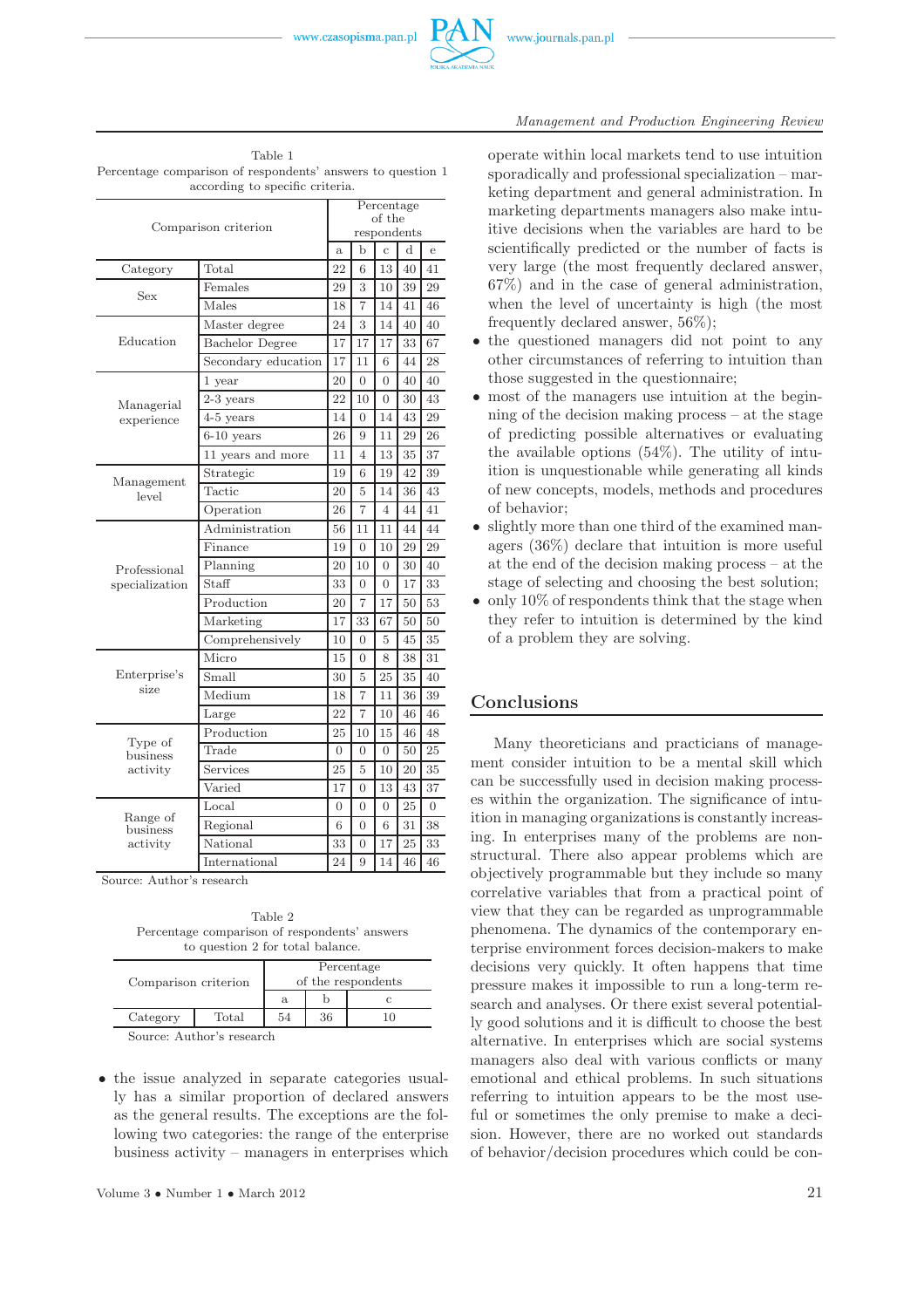www.czasopisma.pan.pl

#### *Management and Production Engineering Review*

sciously applied while referring to intuition. It cannot be linked to any repeatable decision situation.

Focusing on the significance of intuition does not aim at diminishing the role of the rational attitude in decision making processes – process which are entirely conscious, logical thinking or systematic data analysis. In the case of well-structured problems when it is possible to make programmable decisions or to optimize the choices according to measurable criteria, analytical thinking provides better results.

The solutions presented in the work can contribute to the change in perception, especially by the management practitioners, intuition in the category of managerial skills and its usefulness in the decisionmaking processes. A lot of managers still believe that it is not a good practice to rely on intuition in business, and the notion of intuition sounds sort of pejorative. Making decisions intuitively associates with incomplete knowledge or even lack of it, with the activity of the random character. The presented results of the research are the contribution to the design of competent and efficient decision-making processes in enterprises as well as to creation of effective task teams. They also can be an inspiration to continue further research and analysis concerning the conscious use of intuition in the organization management.

## **References**

- [1] Fields A.F., *A study of intuition in decision-making using organizational engineering methodology*, Dissertation Abstracts International, 66 (07), 2474. (UMI No. 3182016), 2003.
- [2] Clark F., *Exploring intuition: prospects and possibilities*, The Journal of Transpersonal Psychology, 2, 156–170, 1973.
- [3] Kopaliński Wł., *Intuition. Dictionary of foreign words and foreign language expressions*, *Intuicja. Słownik wyrazów obcych i zwrotów obcojęzycznych* (in Polish), Muza SA, Warszawa 2001.
- [4] Westcott M., *Toward a contemporary psychology of intuition. A historical and empirical inquiry*, New York: Holt Rinehart & Winston, Inc., 1968.
- [5] Sinclair M., Ashkanasy N.M., *Intuitive decisionmaking among leaders: more than just shooting from the hip*, Mt Eliza Business Review, 5(2), 32–40, 2002.
- [6] Sinclair M., Ashkanasy N.M., *Intuition: myth or a decision-making tool?* Management Learning, 36(3), 353–370, 2005.
- [7] Csikszentmihalyi M., *Creativity. Flow and the Psychology of Discovery and Invention*, Harper Collins Publishers, 1996.
- [8] Klein G., *The Power of Intuition. How to Use Your Gut Feelings to Make Better Decisions at Work*, Random House, 2004.
- [9] Khatri N., Alvin H.N. *The role of intuition in strategic decision making*, Human Relations, Volume 53, 57–86, The Travistock Institute, SAGE Publications, 2000.
- [10] *Intuition in Organizations. Leading and Managing Productively*, *Intuicja w organizacji. Jak twórczo przewodzić i zarządzać* (in Polish), W.H. Agor [Ed.], The Professional Business School Press [Wydawnictwo Profesjonalnej Szkoły Biznesu], Kraków 1998, p. 32.
- [11] Cappon D., *Intuition from Instinct*, R&D Innovator, Volume 2, Number 2, February 1993.
- [12] *Intuition at Work: Pathways to Unlimited Possibilities*, R. Frantz, A.N. Pattakos [Eds.], Sterling and Stone, San Francisco, California, 1996.
- [13] Vaughan F.E., *Awakening Intuition*, New York, Anchor Books, 1979.
- [14] Tepperwein K., *Super-Intuition. How to develop their hidden mental abilities*, *Superintuicja. Jak rozwinąć swoje ukryte zdolności duchowe* (in Polish), Publisher: Kos, Katowice 1993, p. 27.
- [15] Leavitt H.J., *Beyond the analytic manager*, Part II California Management Review, 17 (4), 11–21, 1975.
- [16] Simon H.A., *Administrative Behavior*, *Podejmowanie decyzji i zarządzanie ludźmi w biznesie i*  $administracji$  (in Polish),  $4^{th}$  Edition, Publisher: Helion, Gliwice 2007, p. 162.
- [17] Isenberg D., *How senior managers think*, Harvard Business Review, November- December, 81–90, 1984.
- [18] Pacini R., Epstein S., *The relation of rational and experiential information processing styles to personality, basic beliefs, and the ratio-bias phenomenon*, Journal of Personality and Social Psychology, 76, 972–987, 1999.
- [19] Agor W.H., *The measurement, use, and development of intellectual capital to increase public sector productivity*, Public Personnel Management, Summer, 26, 2, 175–186, 1997.
- [20] Tokarski S., *Manager in organization*, *Kierownik w organizacji* (in Polish), Difin, Warszawa 2006, pp. 290–293.
- [21] http://www.myersbriggs.org/my-mbti-personalitytype/mbti-basics/ [accessed 19 November 2009].